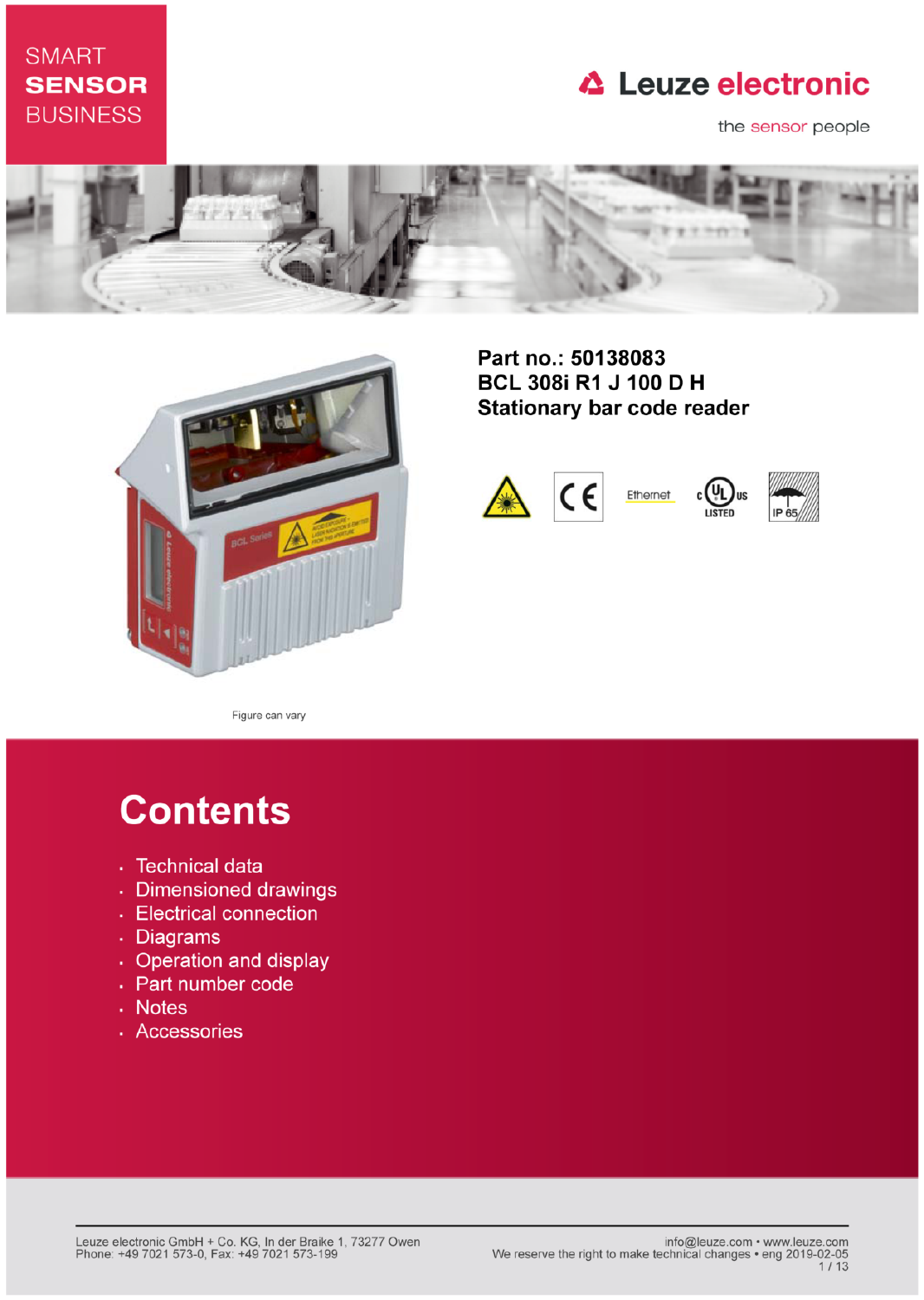# Part no.: 50138083 – BCL 308i R1 J 100 D H – Stationary bar code reader

### **Technical data**

| <b>Basic data</b>                            |                                                                                                                                                                                    |
|----------------------------------------------|------------------------------------------------------------------------------------------------------------------------------------------------------------------------------------|
| Series                                       | <b>BCL 300i</b>                                                                                                                                                                    |
|                                              |                                                                                                                                                                                    |
| <b>Special design</b>                        |                                                                                                                                                                                    |
| Special design                               | Heating                                                                                                                                                                            |
|                                              |                                                                                                                                                                                    |
| <b>Functions</b>                             |                                                                                                                                                                                    |
| Functions                                    | Code fragment technology<br>Alignment mode<br>AutoConfig<br>Heating<br>AutoReflAct<br><b>LED</b> indicator<br>AutoControl<br>Reference code comparison                             |
|                                              |                                                                                                                                                                                    |
| <b>Characteristic parameters</b><br>MTTF     | 110 years                                                                                                                                                                          |
|                                              |                                                                                                                                                                                    |
| <b>Read data</b>                             |                                                                                                                                                                                    |
| Code types, readable                         | GS1 Databar Omnidirectional<br>GS1 Databar Expanded<br>Codabar<br>Code 128<br><b>GS1 Databar Limited</b><br>Code 93<br>Code 39<br><b>UPC</b><br>2/5 Interleaved<br><b>EAN 8/13</b> |
| Scanning rate, typical                       | $1,000$ scans/s                                                                                                                                                                    |
| Bar codes per reading gate, max. number      | 64 Piece(s)                                                                                                                                                                        |
|                                              |                                                                                                                                                                                    |
| <b>Optical data</b>                          |                                                                                                                                                                                    |
| Reading distance                             | 100  600 mm                                                                                                                                                                        |
| Light source                                 | Laser, Red                                                                                                                                                                         |
| Laser light wavelength                       | 655 nm                                                                                                                                                                             |
| Laser class                                  | 2, IEC/EN 60825-1:2007                                                                                                                                                             |
| Transmitted-signal shape                     | Continuous                                                                                                                                                                         |
| Usable opening angle (reading field opening) | 60°                                                                                                                                                                                |
| Module size                                  | $0.50.8$ mm                                                                                                                                                                        |
| Reading method                               | Raster scanner with deflecting mirror                                                                                                                                              |
| Beam deflection                              | By means of rotating polygon mirror wheel + deflecting mirror                                                                                                                      |
| Light beam exit                              | Lateral with deflecting mirror                                                                                                                                                     |
| Raster (number of lines)                     | 8 Piece(s)                                                                                                                                                                         |
| Scanning field at scanner distance of 100 mm | 17 mm                                                                                                                                                                              |
| Scanning field at scanner distance of 200 mm | 27 mm                                                                                                                                                                              |
| Scanning field at scanner distance of 300 mm | 38 mm                                                                                                                                                                              |
| Scanning field at scanner distance of 400 mm | 48 mm                                                                                                                                                                              |
|                                              |                                                                                                                                                                                    |
| <b>Electrical data</b>                       |                                                                                                                                                                                    |
| Protective circuit                           | Polarity reversal protection                                                                                                                                                       |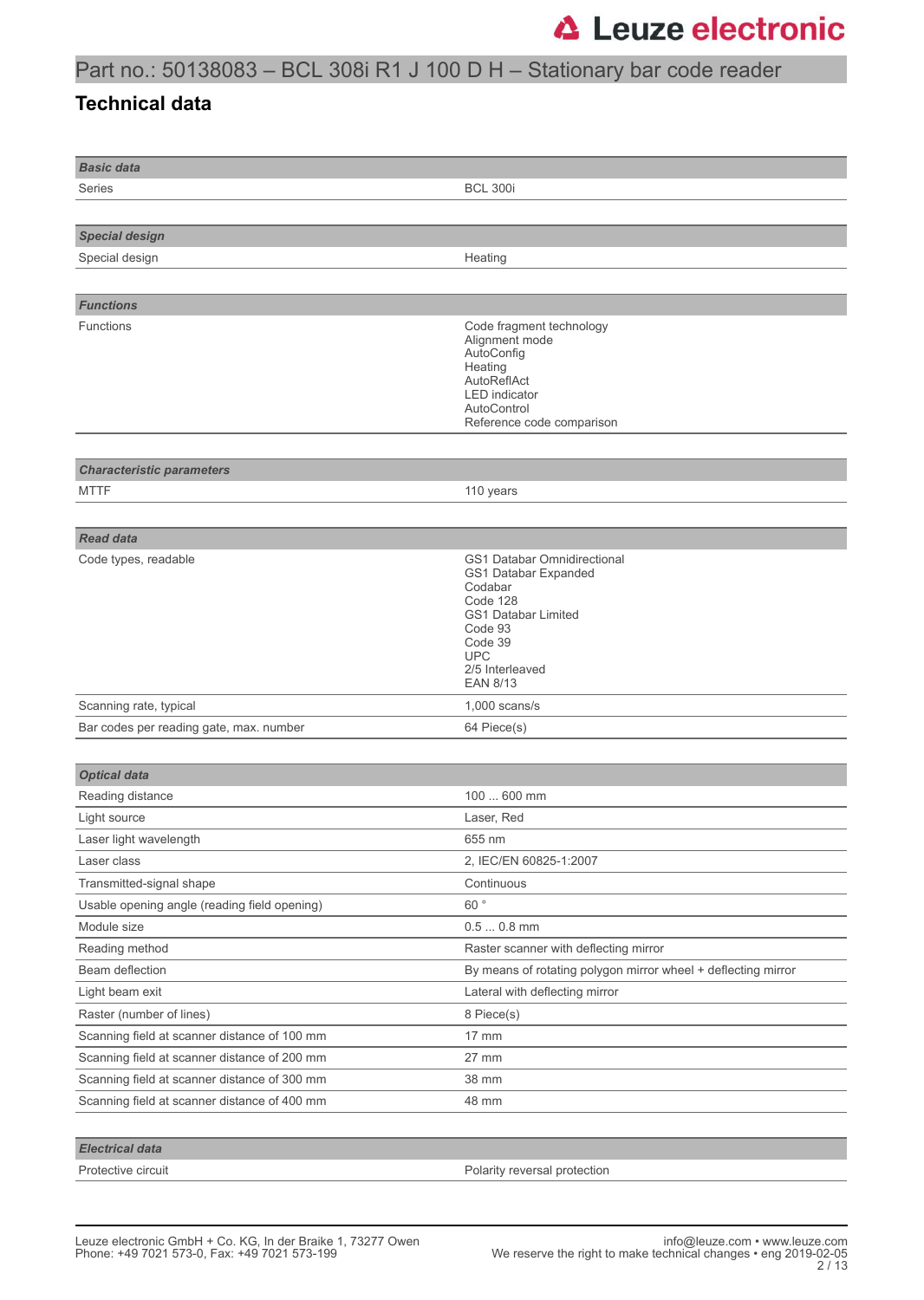# Part no.: 50138083 – BCL 308i R1 J 100 D H – Stationary bar code reader

| Performance data                    |              |  |  |
|-------------------------------------|--------------|--|--|
| Supply voltage U <sub>B</sub>       | 18  30 V, DC |  |  |
| Power consumption, max.             | 45 W         |  |  |
| <b>Inputs/outputs selectable</b>    |              |  |  |
| Output current, max.                | 60 mA        |  |  |
| Number of inputs/outputs selectable | 2 Piece(s)   |  |  |
| Input current, max.                 | 8 mA         |  |  |

| Type                  | Ethernet                                 |  |  |
|-----------------------|------------------------------------------|--|--|
| <b>Ethernet</b>       |                                          |  |  |
| Architecture          | Server<br>Client                         |  |  |
| Address assignment    | Manual address assignment<br><b>DHCP</b> |  |  |
| Transmission speed    | 10 Mbit/s<br>100 Mbit/s                  |  |  |
| Function              | Process                                  |  |  |
| Switch functionality  | Integrated                               |  |  |
| Transmission protocol | TCP/IP, UDP                              |  |  |

| Service interface  |                            |  |  |  |
|--------------------|----------------------------|--|--|--|
| <b>USB</b><br>Type |                            |  |  |  |
| <b>USB</b>         |                            |  |  |  |
| Function           | Configuration via software |  |  |  |
|                    |                            |  |  |  |

| <b>Connection</b>     |                                                                                                                   |  |  |  |
|-----------------------|-------------------------------------------------------------------------------------------------------------------|--|--|--|
| Number of connections | 1 Piece(s)                                                                                                        |  |  |  |
| <b>Connection 1</b>   |                                                                                                                   |  |  |  |
| Type of connection    | Plug connector                                                                                                    |  |  |  |
| Function              | PWR / SW IN/OUT<br><b>BUS OUT</b><br>Data interface<br><b>BUS IN</b><br>Connection to device<br>Service interface |  |  |  |
| No. of pins           | 32 -pin                                                                                                           |  |  |  |
| Type                  | Male                                                                                                              |  |  |  |

| <b>Mechanical data</b>              |                                                                       |  |
|-------------------------------------|-----------------------------------------------------------------------|--|
| Design                              | Cubic                                                                 |  |
| Dimension (W $\times$ H $\times$ L) | 103 mm x 44 mm x 96 mm                                                |  |
| Housing material                    | Metal, Diecast aluminum                                               |  |
| Lens cover material                 | Glass                                                                 |  |
| Net weight                          | 350 g                                                                 |  |
| Housing color                       | <b>Black</b><br>Red                                                   |  |
| Type of fastening                   | Dovetail grooves<br>Via optional mounting device<br>Fastening on back |  |
|                                     |                                                                       |  |
| <b>Operation and display</b>        |                                                                       |  |

Type of display Monochromatic graphic display, 128 x 32 pixels LED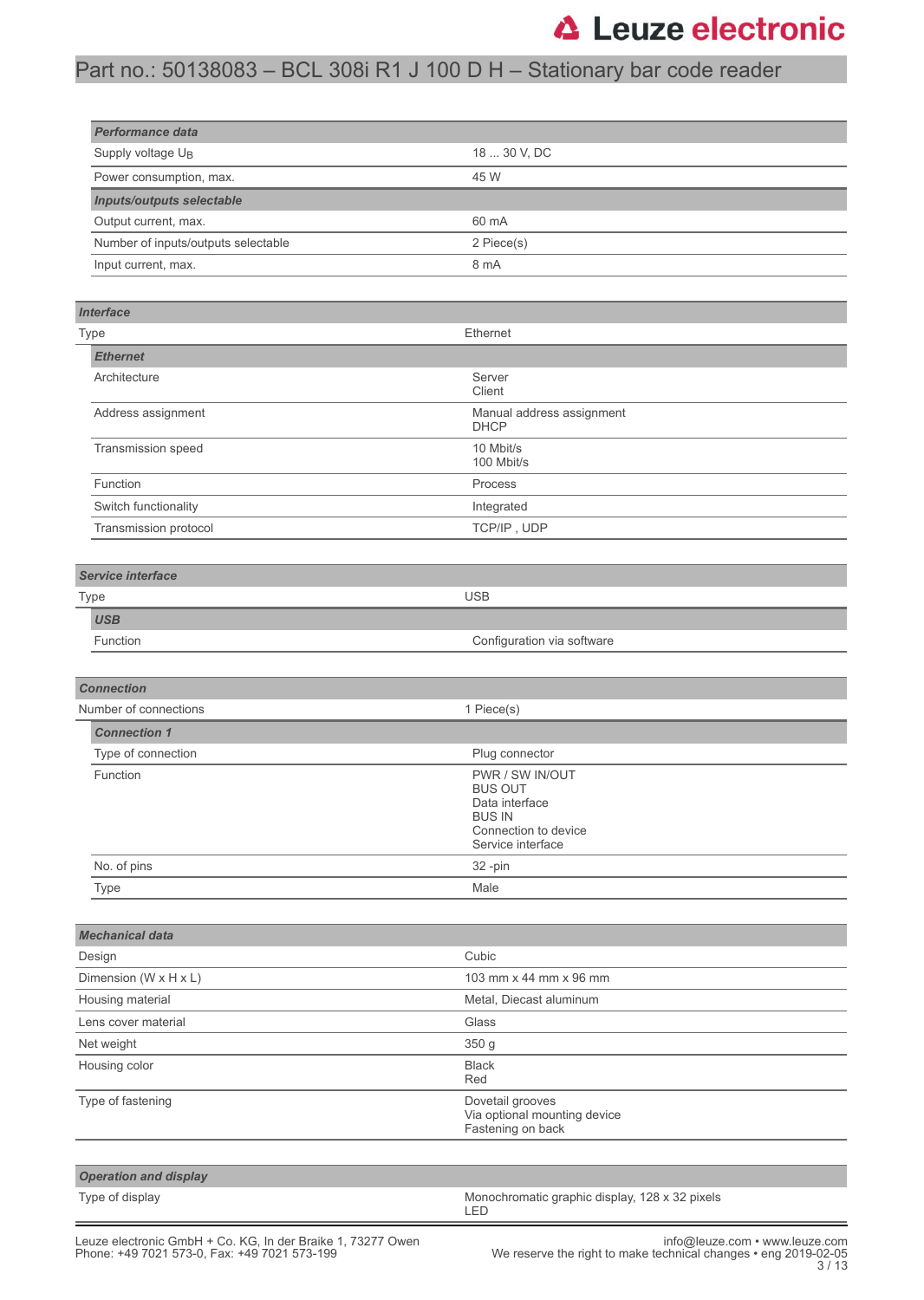# Part no.: 50138083 – BCL 308i R1 J 100 D H – Stationary bar code reader

| Number of LEDs                                                  | 2 Piece(s)                           |  |  |
|-----------------------------------------------------------------|--------------------------------------|--|--|
| Type of configuration                                           | Via web browser                      |  |  |
|                                                                 |                                      |  |  |
| <b>Environmental data</b>                                       |                                      |  |  |
| Ambient temperature, operation                                  | $-3540 °C$                           |  |  |
| Ambient temperature, storage                                    | $-2070 °C$                           |  |  |
| Relative humidity (non-condensing)                              | $090\%$                              |  |  |
|                                                                 |                                      |  |  |
| <b>Certifications</b>                                           |                                      |  |  |
| Degree of protection                                            | IP 65                                |  |  |
| <b>Protection class</b>                                         | $\mathbf{III}$                       |  |  |
| Certifications                                                  | c UL US                              |  |  |
| Test procedure for EMC in accordance with standard              | EN 61000-4-2, -3, -4, -6<br>EN 55022 |  |  |
| Test procedure for shock in accordance with standard            | IEC 60068-2-27, test Ea              |  |  |
| Test procedure for continuous shock in accordance with standard | IEC 60068-2-29, test Eb              |  |  |
| Test procedure for vibration in accordance with standard        | IEC 60068-2-6, test Fc               |  |  |

| <b>Classification</b> |          |  |
|-----------------------|----------|--|
| Customs tariff number | 84719000 |  |
| eCl@ss 8.0            | 27280102 |  |
| eCl@ss 9.0            | 27280102 |  |
| <b>ETIM 5.0</b>       | EC002550 |  |
| <b>ETIM 6.0</b>       | EC002550 |  |
|                       |          |  |

### **Dimensioned drawings**

All dimensions in millimeters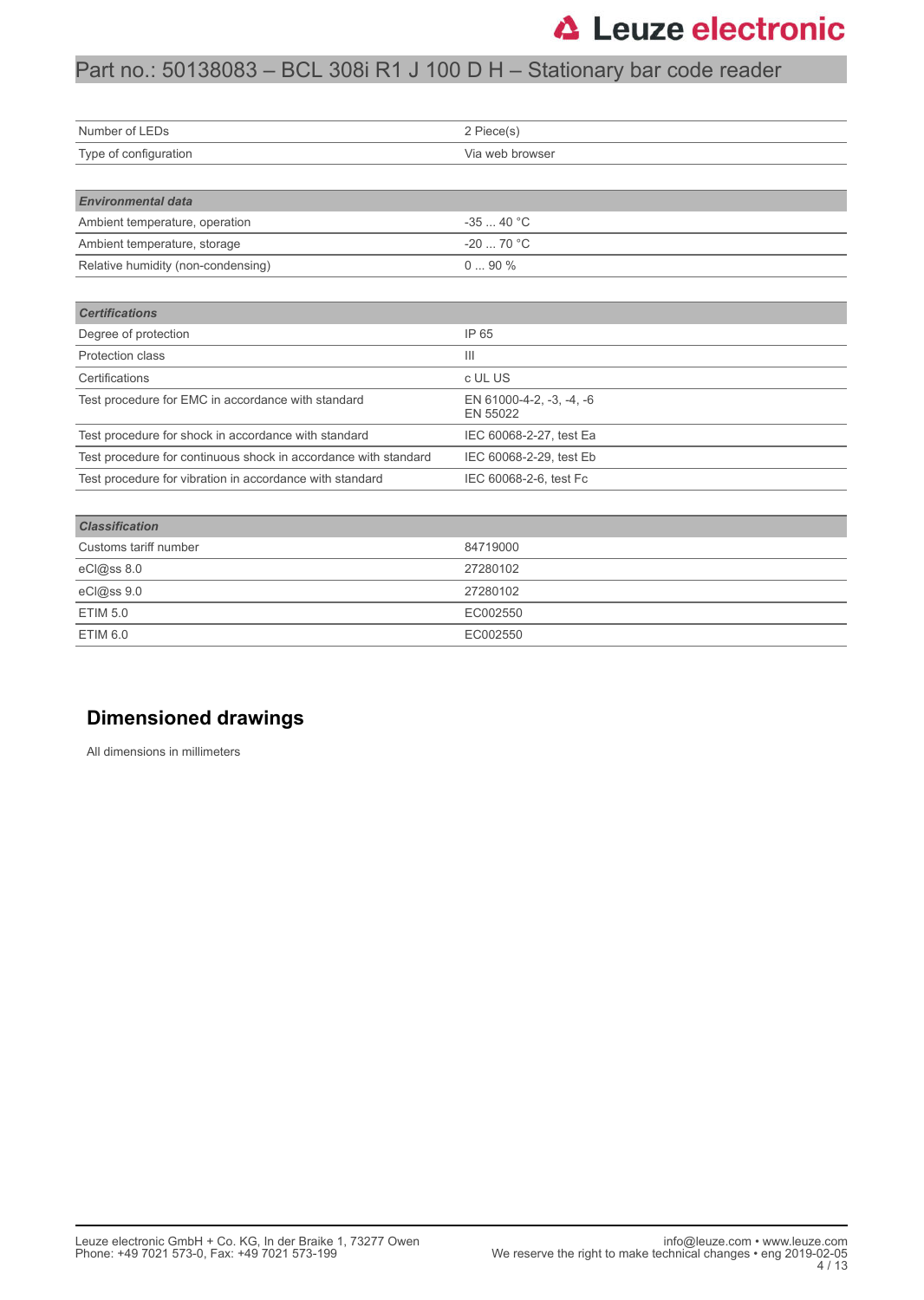Part no.: 50138083 – BCL 308i R1 J 100 D H – Stationary bar code reader

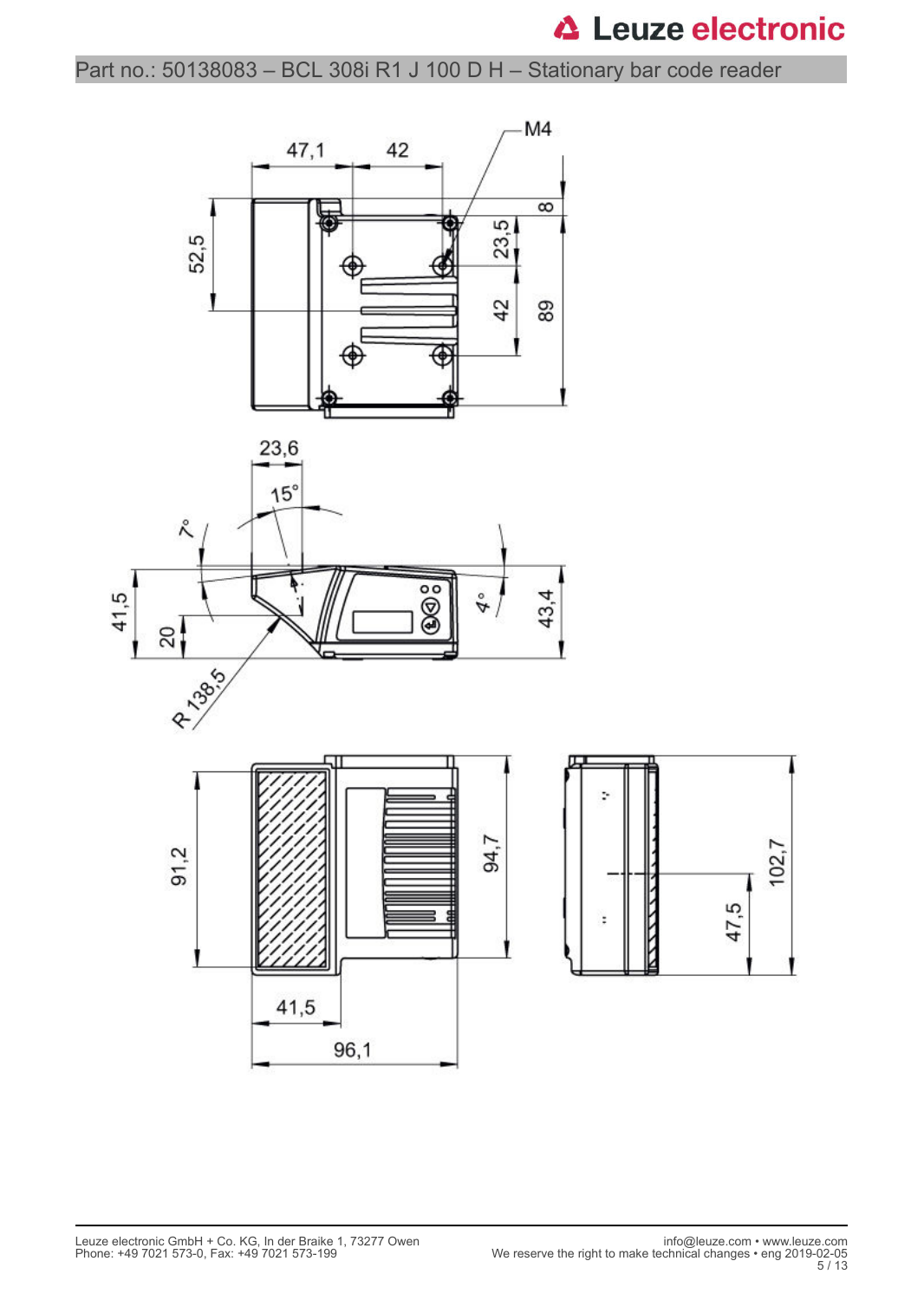### **Electrical connection**

| <b>Connection 1</b> |                                                                                                                          |  |
|---------------------|--------------------------------------------------------------------------------------------------------------------------|--|
| Type of connection  | Plug connector                                                                                                           |  |
| Function            | <b>PWR / SW IN/OUT</b><br><b>BUS OUT</b><br>Data interface<br><b>BUS IN</b><br>Connection to device<br>Service interface |  |
| No. of pins         | 32 -pin                                                                                                                  |  |
| Type                | Male                                                                                                                     |  |

### **Diagrams**

### Reading field curve



x Reading field distance [mm] y Reading field width [mm]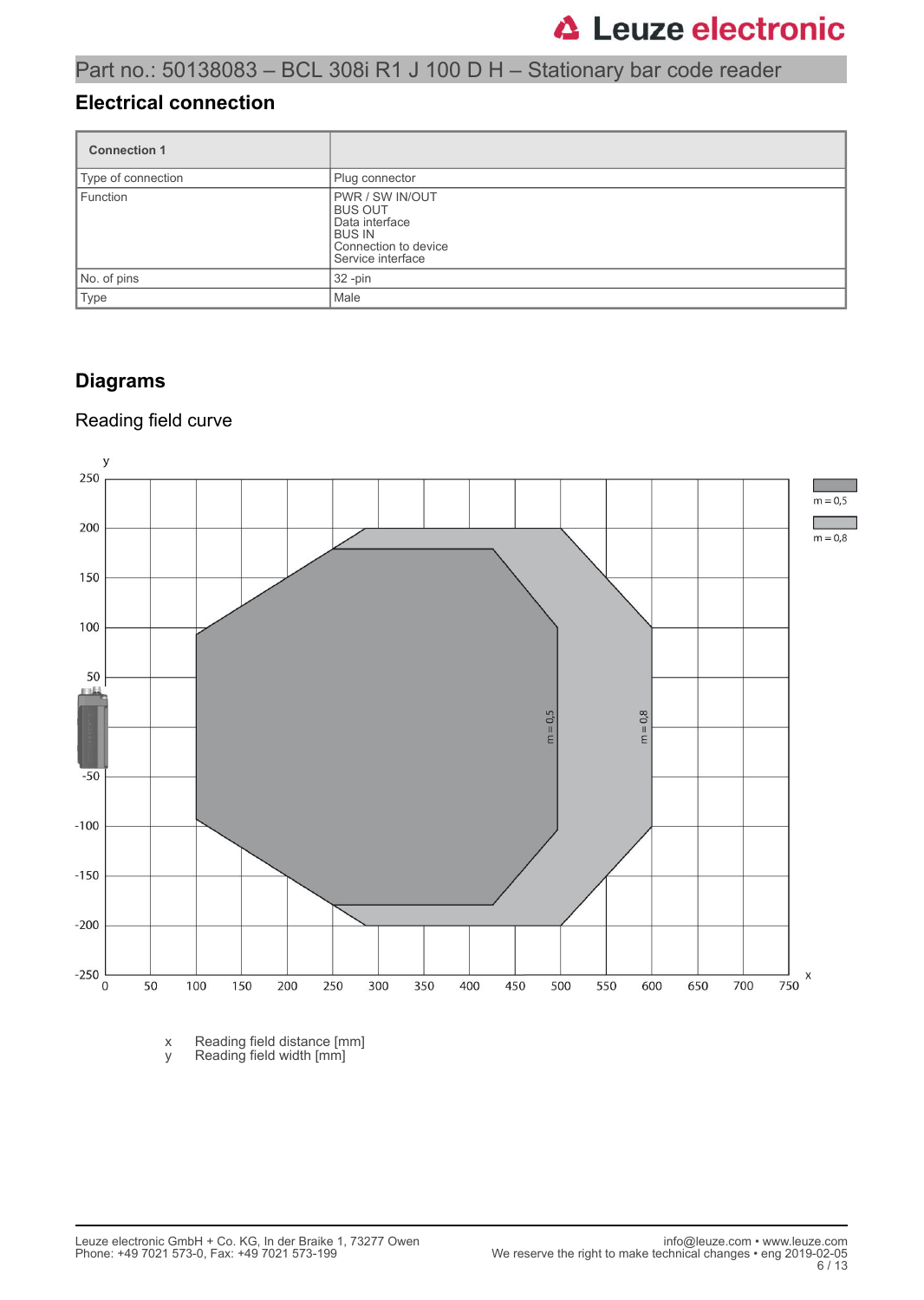### **Operation and display**

### LEDs

| <b>LED</b>    |                                           | <b>Display</b>                        | <b>Meaning</b>                  |  |
|---------------|-------------------------------------------|---------------------------------------|---------------------------------|--|
|               | <b>PWR</b>                                | Green, flashing                       | Device ok, initialization phase |  |
|               |                                           | Green, continuous light               | Device OK                       |  |
|               |                                           | Green, briefly off - on               | Reading successful              |  |
|               |                                           | green, briefly off - briefly red - on | Reading not successful          |  |
|               | Orange, continuous light<br>Red, flashing |                                       | Service mode                    |  |
|               |                                           |                                       | Device OK, warning set          |  |
|               |                                           | Red, continuous light                 | Error, device error             |  |
| $\mathcal{P}$ | <b>NET</b>                                | Green, flashing                       | Initialization                  |  |
|               |                                           | Green, continuous light               | Bus operation ok                |  |
|               |                                           | Red, flashing                         | Communication error             |  |
|               | Red, continuous light                     |                                       | Bus error                       |  |

### **Part number code**

Part designation: **BCL XXXX YYZ AAA BB**

| <b>BCL</b>  | <b>Operating principle:</b><br>BCL: bar code reader                                                                                                                                                                     |
|-------------|-------------------------------------------------------------------------------------------------------------------------------------------------------------------------------------------------------------------------|
| <b>XXXX</b> | Series/interface (integrated fieldbus technology):<br>300i: RS 232 / RS 422 (stand-alone)<br>301i: RS 485 (multiNet slave)<br>304i: PROFIBUS DP<br>308i: EtherNet TCP/IP, UDP<br>348i: PROFINET RT<br>358i: EtherNet/IP |
| YY.         | <b>Scanning principle:</b><br>S: line scanner (single line)<br>R1: line scanner (raster)<br>O: oscillating-mirror scanner (oscillating mirror)                                                                          |
| Ζ           | Optics:<br>N: High Density (close)<br>M: Medium Density (medium distance)<br>F: Low Density (remote)<br>L: Long Range (very large distances)<br>J: ink-jet (depending on the application)                               |
| AAA         | Beam exit:<br>100: lateral<br>$102:$ front                                                                                                                                                                              |
| <b>BB</b>   | Special equipment:<br>D: with display<br>H: with heating<br>DH: optionally with display and heating<br>P: plastic exit window                                                                                           |

### **Notes**

**Observe intended use!**

- This product is not a safety sensor and is not intended as personnel protection.
- The product may only be put into operation by competent persons.
- Only use the product in accordance with its intended use.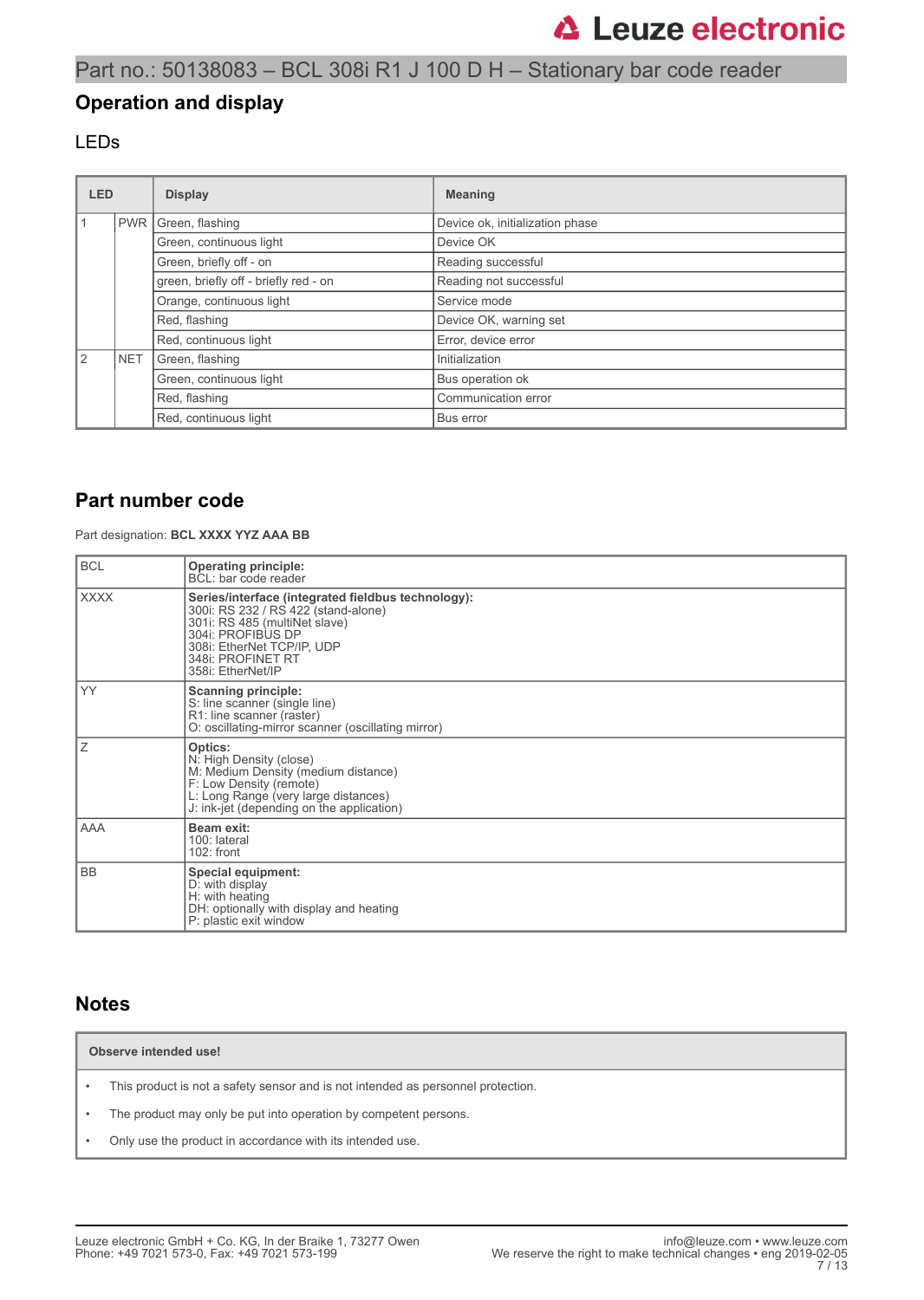### Part no.: 50138083 – BCL 308i R1 J 100 D H – Stationary bar code reader

#### **WARNING! LASER RADIATION – LASER CLASS 2**

#### **Never look directly into the beam!**

The device satisfies the requirements of IEC 60825-1:2007 (EN 60825-1:2007) safety regulations for a product of **laser class 2** as well as<br>the U.S. 21 CFR 1040.10 regulations with deviations corresponding to "Laser Notice

- Never look directly into the laser beam or in the direction of reflected laser beams! If you look into the beam path over a longer time period, there is a risk of injury to the retina.
- Do not point the laser beam of the device at persons!
- Interrupt the laser beam using a non-transparent, non-reflective object if the laser beam is accidentally directed towards a person.
- When mounting and aligning the device, avoid reflections of the laser beam off reflective surfaces!
- CAUTION! Use of controls or adjustments or performance of procedures other than specified herein may result in hazardous light exposure.
- Observe the applicable statutory and local laser protection regulations.
- The device must not be tampered with and must not be changed in any way. There are no user-serviceable parts inside the device. Repairs must only be performed by Leuze electronic GmbH + Co. KG.

#### **NOTE**

#### **Affix laser information and warning signs!**

Laser information and warning signs are affixed to the device. In addition, self-adhesive laser information and warning signs (stick-on labels) are supplied in several languages.

- Affix the laser information sheet to the device in the language appropriate for the place of use. When using the device in the US, use the stick-on label with the "Complies with 21 CFR 1040.10" note.
- Affix the laser information and warning signs near the device if no signs are attached to the device (e.g. because the device is too small) or if the attached laser information and warning signs are concealed due to the installation position.
- Affix the laser information and warning signs so that they are legible without exposing the reader to the laser radiation of the device or other optical radiation.

### **Accessories**

## Connection technology - Connection cables

|       | Part no. | <b>Designation</b>         | <b>Article</b>   | <b>Description</b>                                                                                                                                          |
|-------|----------|----------------------------|------------------|-------------------------------------------------------------------------------------------------------------------------------------------------------------|
| ALLI. | 50132077 | KD U-M12-5A-<br>$V1-020$   | Connection cable | Connection 1: Connector, M12, Axial, Female, A-coded, 5-pin<br>Connection 2: Open end<br>Shielded: No<br>Cable length: 2,000 mm<br>Sheathing material: PVC  |
| \HL   | 50132079 | KD U-M12-5A-<br>$V1 - 050$ | Connection cable | Connection 1: Connector, M12, Axial, Female, A-coded, 5-pin<br>Connection 2: Open end<br>Shielded: No<br>Cable length: 5,000 mm<br>Sheathing material: PVC  |
| ALLI. | 50132080 | KD U-M12-5A-<br>$V1 - 100$ | Connection cable | Connection 1: Connector, M12, Axial, Female, A-coded, 5-pin<br>Connection 2: Open end<br>Shielded: No<br>Cable length: 10,000 mm<br>Sheathing material: PVC |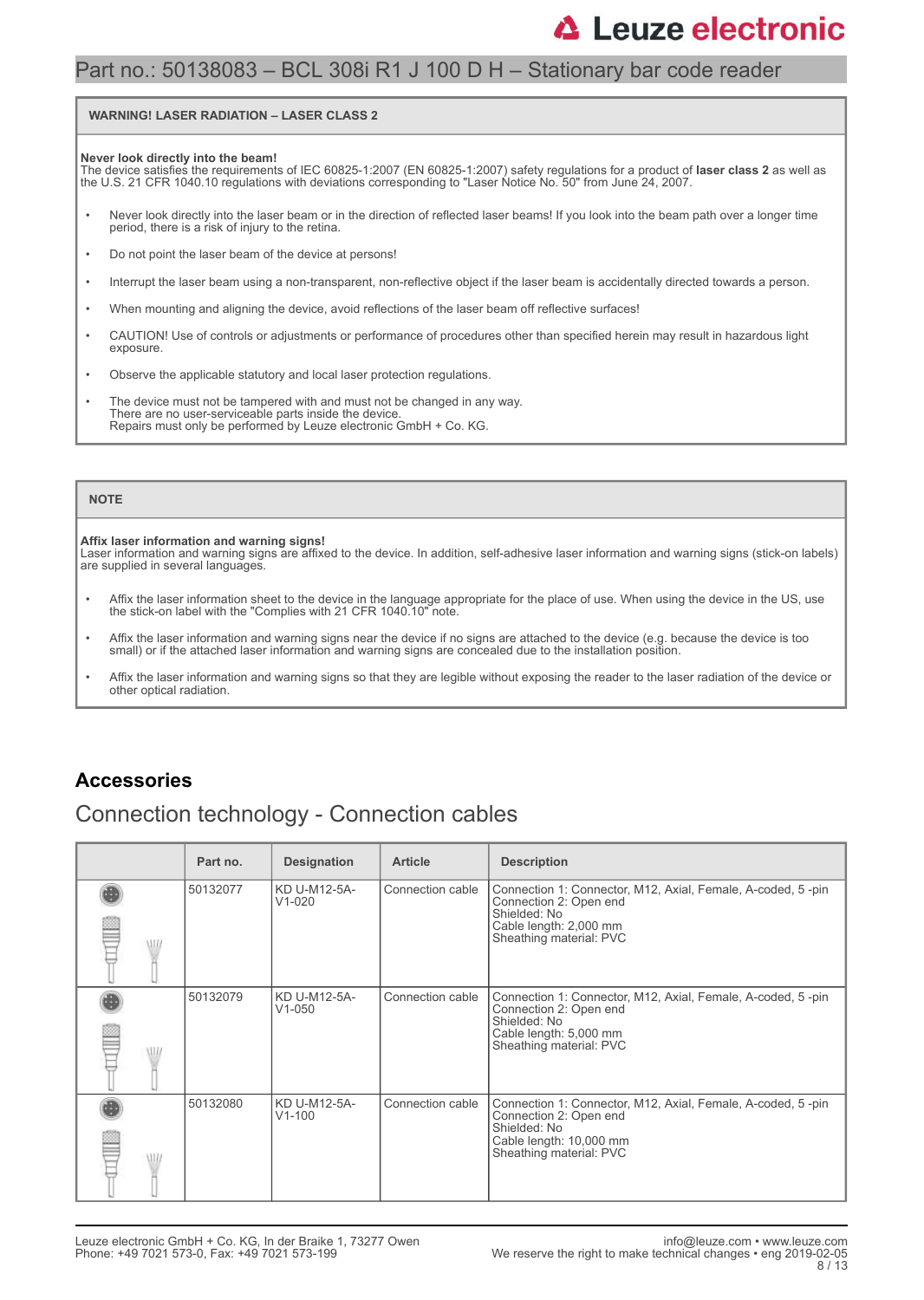# Part no.: 50138083 – BCL 308i R1 J 100 D H – Stationary bar code reader

|     | Part no. | <b>Designation</b>             | <b>Article</b>   | <b>Description</b>                                                                                                                                                                              |
|-----|----------|--------------------------------|------------------|-------------------------------------------------------------------------------------------------------------------------------------------------------------------------------------------------|
| WII | 50132432 | KD U-M12-5A-<br>$V1 - 300$     | Connection cable | Connection 1: Connector, M12, Axial, Female, A-coded, 5-pin<br>Connection 2: Open end<br>Shielded: No<br>Cable length: 30,000 mm<br>Sheathing material: PVC                                     |
| W   | 50135073 | <b>KS ET-M12-4A-</b><br>P7-020 | Connection cable | Suitable for interface: Ethernet<br>Connection 1: Connector, M12, Axial, Male, D-coded, 4 -pin<br>Connection 2: Open end<br>Shielded: Yes<br>Cable length: 2,000 mm<br>Sheathing material: PUR  |
|     | 50135074 | <b>KS ET-M12-4A-</b><br>P7-050 | Connection cable | Suitable for interface: Ethernet<br>Connection 1: Connector, M12, Axial, Male, D-coded, 4 -pin<br>Connection 2: Open end<br>Shielded: Yes<br>Cable length: 5,000 mm<br>Sheathing material: PUR  |
|     | 50135075 | <b>KS ET-M12-4A-</b><br>P7-100 | Connection cable | Suitable for interface: Ethernet<br>Connection 1: Connector, M12, Axial, Male, D-coded, 4 -pin<br>Connection 2: Open end<br>Shielded: Yes<br>Cable length: 10,000 mm<br>Sheathing material: PUR |
| W   | 50135076 | <b>KS ET-M12-4A-</b><br>P7-150 | Connection cable | Suitable for interface: Ethernet<br>Connection 1: Connector, M12, Axial, Male, D-coded, 4 -pin<br>Connection 2: Open end<br>Shielded: Yes<br>Cable length: 15,000 mm<br>Sheathing material: PUR |
|     | 50135077 | <b>KS ET-M12-4A-</b><br>P7-300 | Connection cable | Suitable for interface: Ethernet<br>Connection 1: Connector, M12, Axial, Male, D-coded, 4 -pin<br>Connection 2: Open end<br>Shielded: Yes<br>Cable length: 30,000 mm<br>Sheathing material: PUR |

# Connection technology - Interconnection cables

|         |                         | Part no. | <b>Designation</b>                     | <b>Article</b>           | <b>Description</b>                                                                                                                                                                                                               |
|---------|-------------------------|----------|----------------------------------------|--------------------------|----------------------------------------------------------------------------------------------------------------------------------------------------------------------------------------------------------------------------------|
| Ý.<br>U | $\left  \equiv \right $ | 50117011 | KB USB A - USB<br>miniB                | Service line             | Suitable for interface: USB<br>Connection 1: USB<br>Connection 2: USB<br>Shielded: Yes<br>Cable length: 1,500 mm<br>Sheathing material: PVC                                                                                      |
|         |                         | 50137077 | <b>KSS ET-M12-4A-</b><br>M12-4A-P7-020 | Interconnection<br>cable | Suitable for interface: Ethernet<br>Connection 1: Connector, M12, Axial, Male, D-coded, 4-pin<br>Connection 2: Connector, M12, Axial, Male, D-coded, 4-pin<br>Shielded: Yes<br>Cable length: 1,000 mm<br>Sheathing material: PUR |
|         |                         | 50137078 | <b>KSS ET-M12-4A-</b><br>M12-4A-P7-050 | Interconnection<br>cable | Suitable for interface: Ethernet<br>Connection 1: Connector, M12, Axial, Male, D-coded, 4-pin<br>Connection 2: Connector, M12, Axial, Male, D-coded, 4-pin<br>Shielded: Yes<br>Cable length: 1,000 mm<br>Sheathing material: PUR |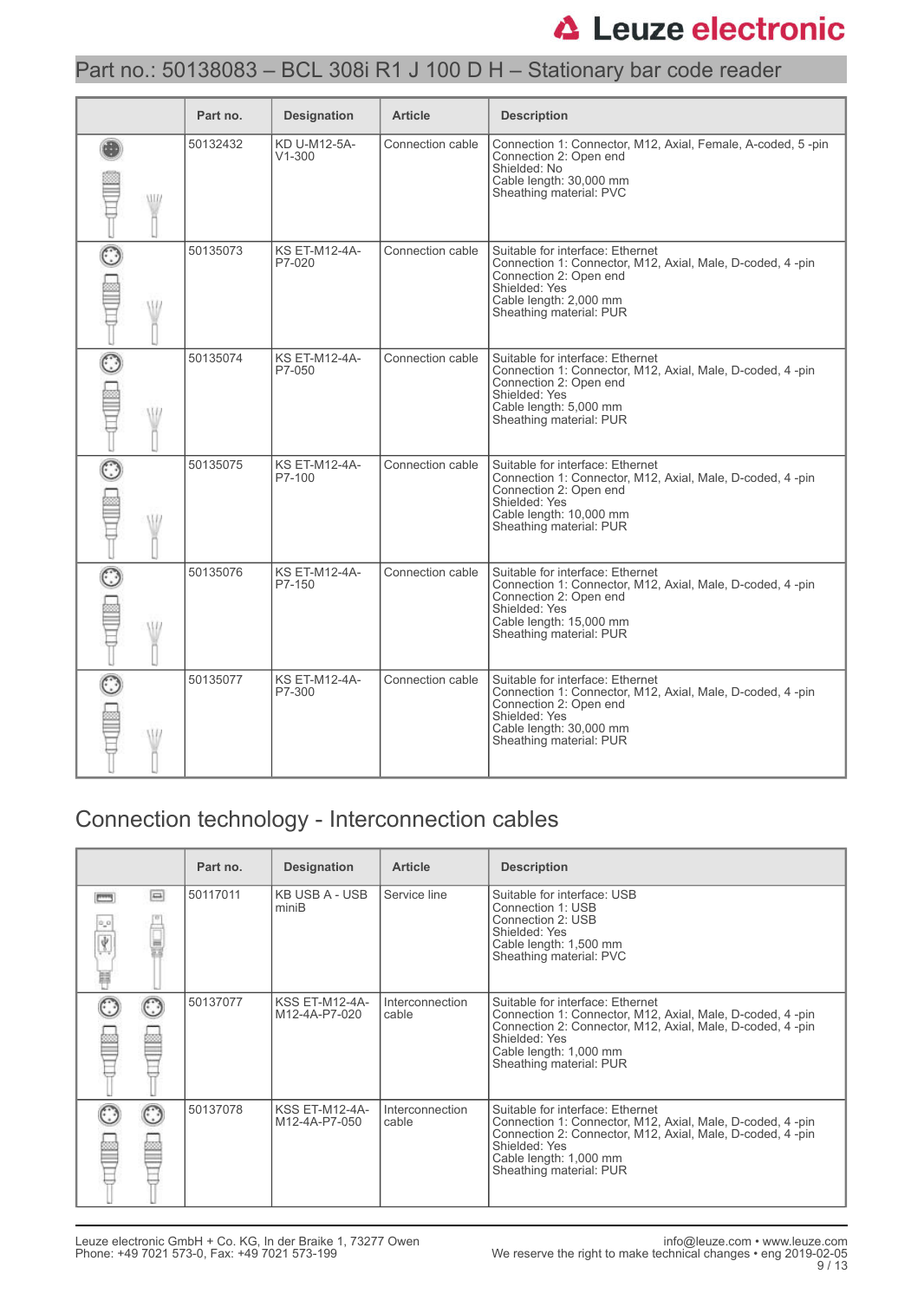# Part no.: 50138083 – BCL 308i R1 J 100 D H – Stationary bar code reader

|                  | Part no. | <b>Designation</b>                     | <b>Article</b>           | <b>Description</b>                                                                                                                                                                                                                 |
|------------------|----------|----------------------------------------|--------------------------|------------------------------------------------------------------------------------------------------------------------------------------------------------------------------------------------------------------------------------|
|                  | 50137079 | <b>KSS ET-M12-4A-</b><br>M12-4A-P7-100 | Interconnection<br>cable | Suitable for interface: Ethernet<br>Connection 1: Connector, M12, Axial, Male, D-coded, 4 -pin<br>Connection 2: Connector, M12, Axial, Male, D-coded, 4-pin<br>Shielded: Yes<br>Cable length: 10,000 mm<br>Sheathing material: PUR |
|                  | 50137080 | <b>KSS ET-M12-4A-</b><br>M12-4A-P7-150 | Interconnection<br>cable | Suitable for interface: Ethernet<br>Connection 1: Connector, M12, Axial, Male, D-coded, 4-pin<br>Connection 2: Connector, M12, Axial, Male, D-coded, 4-pin<br>Shielded: Yes<br>Cable length: 15,000 mm<br>Sheathing material: PUR  |
| ⇔<br>ÿ<br>I      | 50135080 | <b>KSS ET-M12-4A-</b><br>RJ45-A-P7-020 | Interconnection<br>cable | Suitable for interface: Ethernet<br>Connection 1: Connector, M12, Axial, Male, D-coded, 4-pin<br>Connection 2: RJ45<br>Shielded: Yes<br>Cable length: 2,000 mm<br>Sheathing material: PUR                                          |
| ⇔<br>Ū<br>o<br>ī | 50135081 | <b>KSS ET-M12-4A-</b><br>RJ45-A-P7-050 | Interconnection<br>cable | Suitable for interface: Ethernet<br>Connection 1: Connector, M12, Axial, Male, D-coded, 4-pin<br>Connection 2: RJ45<br>Shielded: Yes<br>Cable length: 5,000 mm<br>Sheathing material: PUR                                          |
| ⇔<br>ā<br>ō<br>Ū | 50135082 | <b>KSS ET-M12-4A-</b><br>RJ45-A-P7-100 | Interconnection<br>cable | Suitable for interface: Ethernet<br>Connection 1: Connector, M12, Axial, Male, D-coded, 4-pin<br>Connection 2: RJ45<br>Shielded: Yes<br>Cable length: 10,000 mm<br>Sheathing material: PUR                                         |
| ۵<br>I           | 50135083 | <b>KSS ET-M12-4A-</b><br>RJ45-A-P7-150 | Interconnection<br>cable | Suitable for interface: Ethernet<br>Connection 1: Connector, M12, Axial, Male, D-coded, 4-pin<br>Connection 2: RJ45<br>Shielded: Yes<br>Cable length: 15,000 mm<br>Sheathing material: PUR                                         |
| ♤<br>₫<br>⋾      | 50135084 | <b>KSS ET-M12-4A-</b><br>RJ45-A-P7-300 | Interconnection<br>cable | Suitable for interface: Ethernet<br>Connection 1: Connector, M12, Axial, Male, D-coded, 4-pin<br>Connection 2: RJ45<br>Shielded: Yes<br>Cable length: 30,000 mm<br>Sheathing material: PUR                                         |

# Connection technology - Connectors

| Part no. | <b>Designation</b> | <b>Article</b> | <b>Description</b>                                        |
|----------|--------------------|----------------|-----------------------------------------------------------|
| 50108991 | D-ET1              | Connector      | Suitable for interface: Ethernet<br>Connection: RJ45      |
| 50020501 | KD 095-5A          | Connector      | Connection: Connector, M12, Axial, Female, A-coded, 5-pin |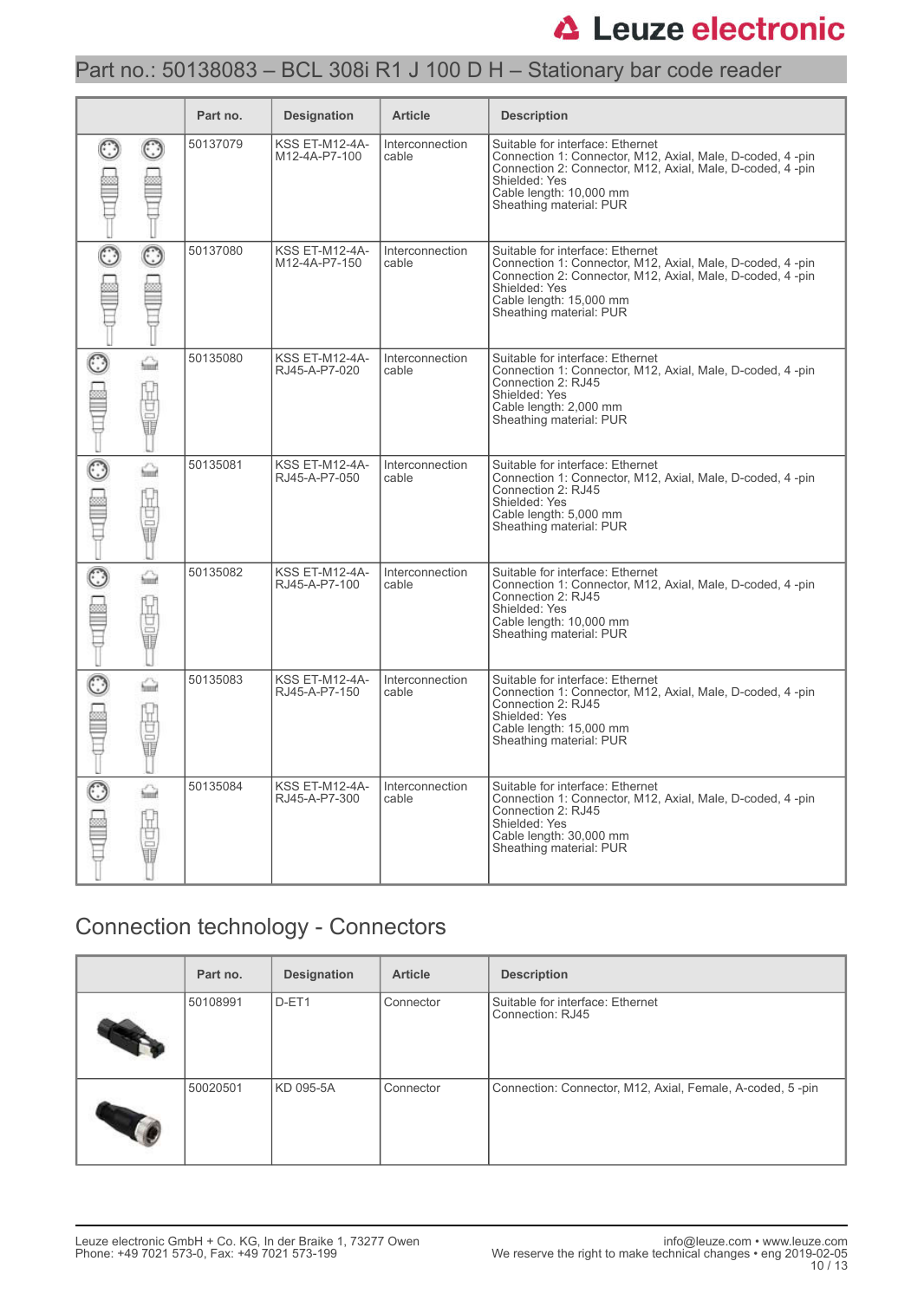## Part no.: 50138083 – BCL 308i R1 J 100 D H – Stationary bar code reader

| Part no. | <b>Designation</b> | <b>Article</b> | <b>Description</b>                                                                          |
|----------|--------------------|----------------|---------------------------------------------------------------------------------------------|
| 50112155 | S-M12A-ET          | Connector      | Suitable for interface: Ethernet<br>Connection: Connector, M12, Axial, Male, D-coded, 4-pin |

# Connection technology - Connection boxes

| Part no.   | <b>Designation</b> | <b>Article</b>  | <b>Description</b>                                                                                                                               |
|------------|--------------------|-----------------|--------------------------------------------------------------------------------------------------------------------------------------------------|
| 50131255 * | ME 308 103         | Connection unit | Suitable for: BCL 308i<br>Suitable for interface: Ethernet<br>Number of connections: 4 Piece(s)<br>Connection: Cable with connector, M12, 900 mm |
| 50131254 * | ME 308 104         | Connection unit | Suitable for: BCL 308i<br>Suitable for interface: Ethernet<br>Number of connections: 5 Piece(s)<br>Connection: Cable with connector, M12, 900 mm |
| 50116466 * | MK 308             | Connection unit | Suitable for: BCL 308i<br>Suitable for interface: Ethernet<br>Number of connections: 4 Piece(s)<br>Connection: Terminal                          |
| 50114823 * | <b>MS 308</b>      | Connection unit | Suitable for: BCL 308i<br>Suitable for interface: Ethernet<br>Number of connections: 4 Piece(s)<br>Connection: Connector, M12                    |

\* Necessary accessories, please order separately

# Connection technology - Adapters

| Part no. | <b>Designation</b>        | <b>Article</b> | <b>Description</b>                                                                                                                                |
|----------|---------------------------|----------------|---------------------------------------------------------------------------------------------------------------------------------------------------|
| 50109832 | KDS ET-M12 /<br>RJ45 W-4P | Adapter        | Suitable for: Ethernet<br>Number of connections: 2 Piece(s)<br>Connection 1: Connector, M12, Angled, Female, D-coded, 4-pin<br>Connection 2: RJ45 |

# Mounting technology - Mounting brackets

|    | Part no. | <b>Designation</b> | <b>Article</b>  | <b>Description</b>                                                                                                                                                                                                                                                   |
|----|----------|--------------------|-----------------|----------------------------------------------------------------------------------------------------------------------------------------------------------------------------------------------------------------------------------------------------------------------|
| S. | 50121433 | <b>BT 300 W</b>    | Mounting device | Contains: 4x M4 x 10 screw, 4x position washers, 4x lock<br>washers<br>Design of mounting device: Angle, L-shape<br>Fastening, at system: Through-hole mounting<br>Mounting bracket, at device: Screw type<br>Type of mounting device: Adjustable<br>Material: Metal |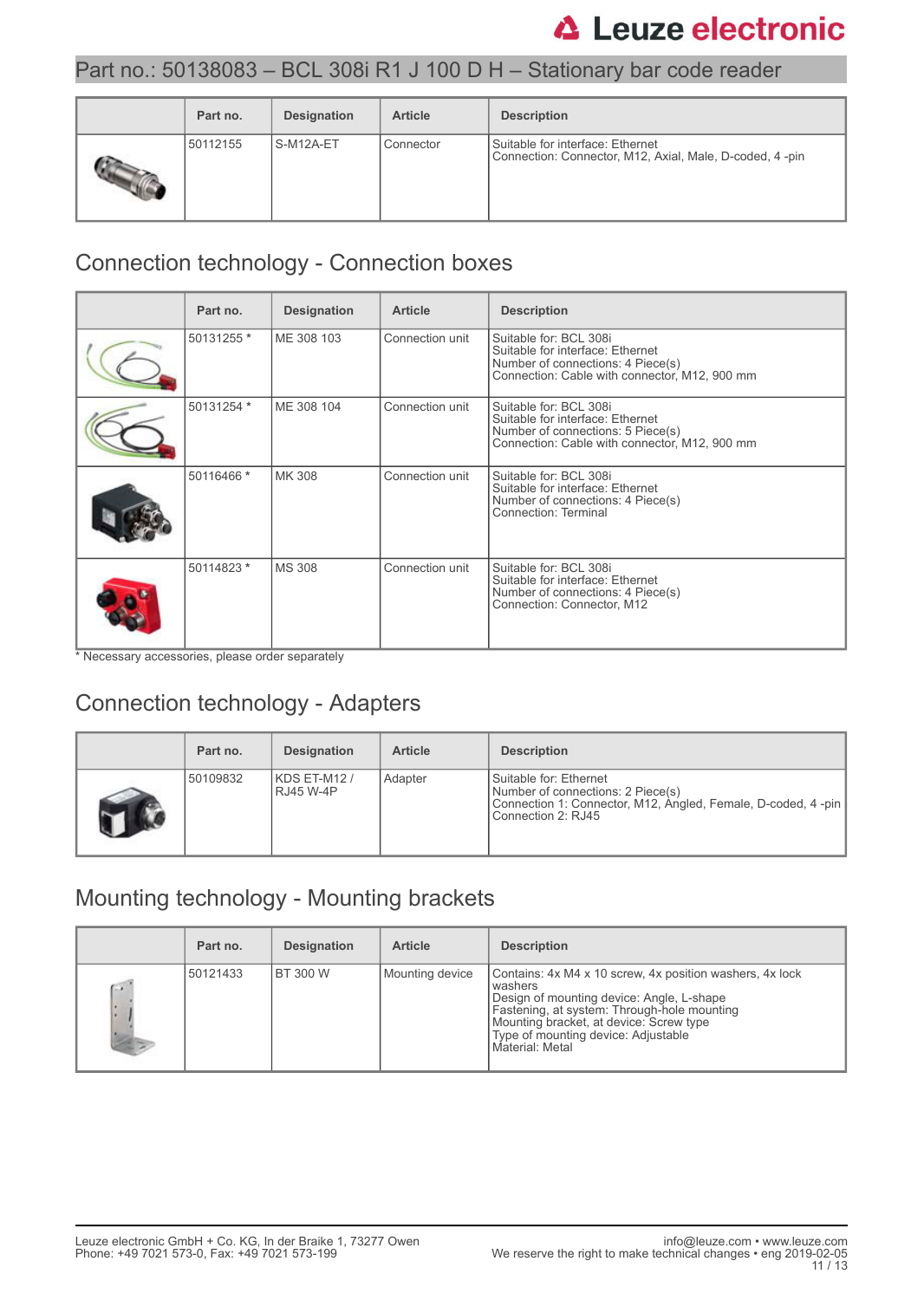# Mounting technology - Rod mounts

| Part no. | <b>Designation</b> | <b>Article</b>  | <b>Description</b>                                                                                                                                                                                                                                                                                            |
|----------|--------------------|-----------------|---------------------------------------------------------------------------------------------------------------------------------------------------------------------------------------------------------------------------------------------------------------------------------------------------------------|
| 50121434 | BT 300 - 1         | Mounting device | Contains: 4x M4 x 10 screw, 4x position washers, 4x lock<br>washers<br>Design of mounting device: Mounting system<br>Fastening, at system: For 12 mm rod, For 14 mm rod, For 16<br>mm rod<br>Mounting bracket, at device: Screw type<br>Type of mounting device: Turning, 360°, Adjustable<br>Material: Metal |
| 50027375 | <b>BT 56</b>       | Mounting device | Functions: Static applications<br>Design of mounting device: Mounting system<br>Fastening, at system: For 16 mm rod, For 18 mm rod, For 20<br>mm rod<br>Mounting bracket, at device: Clampable<br>Material: Metal<br>Tightening torque of the clamping jaws: $8 N·m$                                          |
| 50121435 | BT 56 - 1          | Mounting device | Functions: Static applications<br>Design of mounting device: Mounting system<br>Fastening, at system: For 12 mm rod, For 14 mm rod, For 16<br>mm rod<br>Mounting bracket, at device: Clampable<br>Material: Metal<br>Tightening torque of the clamping jaws: $8 N·m$                                          |

## Mounting technology - Other

| Part no. | <b>Designation</b> | <b>Article</b>   | <b>Description</b>                                                                                                        |
|----------|--------------------|------------------|---------------------------------------------------------------------------------------------------------------------------|
| 50111224 | <b>BT 59</b>       | Mounting bracket | Fastening, at system: Groove mounting<br>Mounting bracket, at device: Clampable<br>Material: Metal                        |
| 50124941 | <b>BTU 0300M-W</b> | Mounting device  | Fastening, at system: Through-hole mounting<br>Mounting bracket, at device: Clampable, Groove mounting<br>Material: Metal |

# Reflective tapes for standard applications

| Part no. | <b>Designation</b>              | <b>Article</b> | <b>Description</b>                                                                                                                                          |
|----------|---------------------------------|----------------|-------------------------------------------------------------------------------------------------------------------------------------------------------------|
| 50106119 | REF 4-A-100x100 Reflective tape |                | Design: Rectangular<br>Reflective surface: 100 mm x 100 mm<br>l Material: Plastic<br>Chemical designation of the material: PMMA<br>Fastening: Self-adhesive |